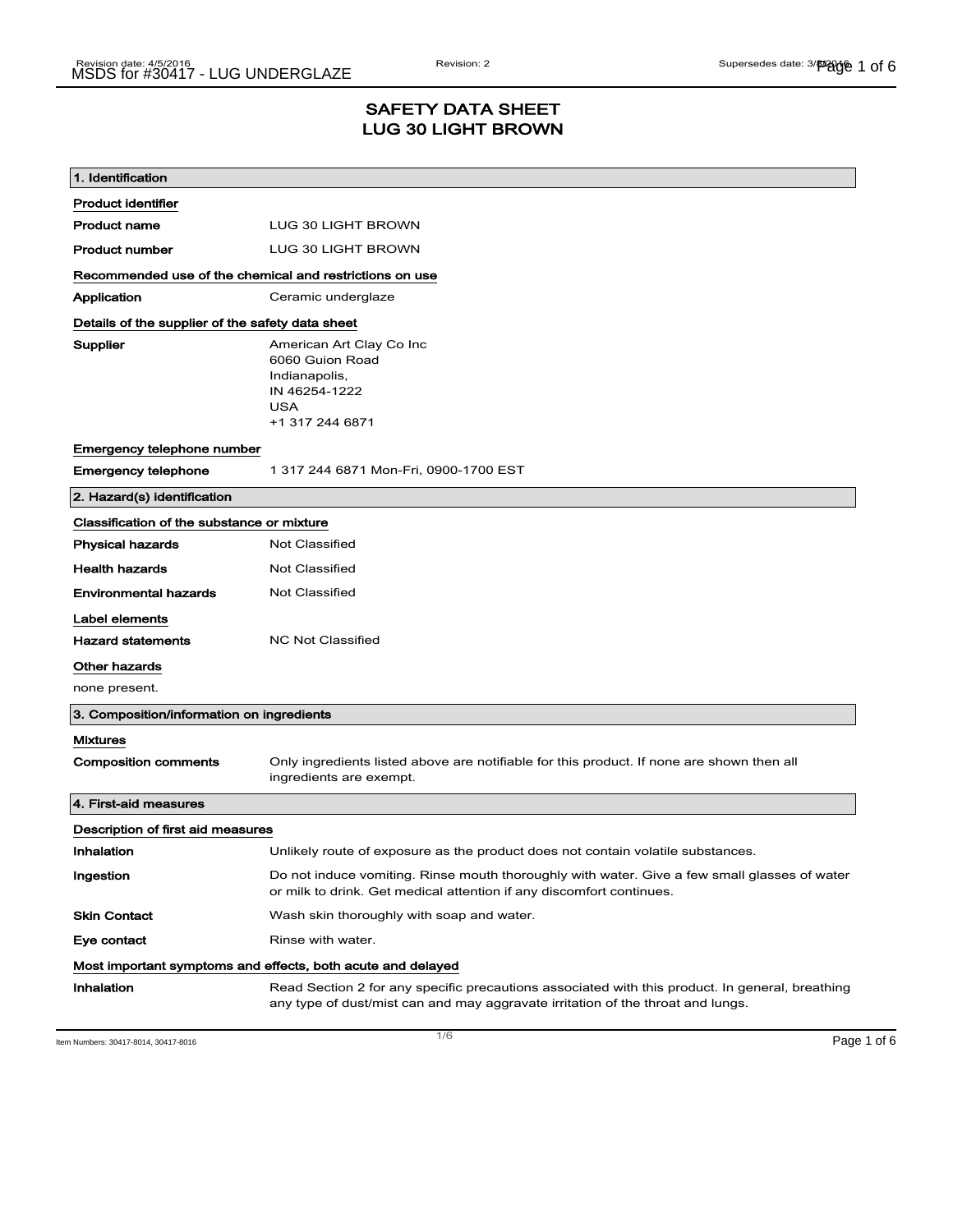| Ingestion                                                    | Read Section 2 for any specific precautions associated with the use of this product. Products<br>with specific warnings about ingestion will give guidance there.                                                                                                                                           |  |
|--------------------------------------------------------------|-------------------------------------------------------------------------------------------------------------------------------------------------------------------------------------------------------------------------------------------------------------------------------------------------------------|--|
| <b>Skin contact</b>                                          | Read Section 2 for any specific precautions associated with the use of this product. In general<br>most ceramic glazes, clays and special products will tend to have a drying effect on the skin<br>and may cause some sensitivity to users with sensitive skin.                                            |  |
| Eye contact                                                  | Read Section 2 for any specific precautions associated with the use of this product. In general<br>most ceramic and special products contain materials that maybe abrasive to eyes. Keeping<br>materials from contacting the eyes is prudent. If contact does occur, flush with clean water, do<br>not rub. |  |
|                                                              | Indication of immediate medical attention and special treatment needed                                                                                                                                                                                                                                      |  |
| Notes for the doctor                                         | Treat symptomatically.                                                                                                                                                                                                                                                                                      |  |
| 5.Fire-fighting measures                                     |                                                                                                                                                                                                                                                                                                             |  |
| Extinguishing media                                          |                                                                                                                                                                                                                                                                                                             |  |
| Suitable extinguishing media                                 | Use fire-extinguishing media suitable for the surrounding fire.                                                                                                                                                                                                                                             |  |
| Special hazards arising from the substance or mixture        |                                                                                                                                                                                                                                                                                                             |  |
| <b>Specific hazards</b>                                      | The product is not believed to present a hazard due to its physical nature.                                                                                                                                                                                                                                 |  |
| Advice for firefighters                                      |                                                                                                                                                                                                                                                                                                             |  |
| Special protective equipment<br>for firefighters             | Use protective equipment appropriate for surrounding materials.                                                                                                                                                                                                                                             |  |
| 6. Accidental release measures                               |                                                                                                                                                                                                                                                                                                             |  |
|                                                              | Personal precautions, protective equipment and emergency procedures                                                                                                                                                                                                                                         |  |
| Personal precautions                                         | For personal protection, see Section 8.                                                                                                                                                                                                                                                                     |  |
| <b>Environmental precautions</b>                             |                                                                                                                                                                                                                                                                                                             |  |
| <b>Environmental precautions</b>                             | Please read Section 2 completely. If any environmental warnings such as; H411 or H412 are<br>listed in Section 2, please use appropriate procedures when disposing of product and<br>container. Do not put materials into waterways or sewers.                                                              |  |
| Methods and material for containment and cleaning up         |                                                                                                                                                                                                                                                                                                             |  |
| Methods for cleaning up                                      | Collect spillage for reclamation or absorb in vermiculite, dry sand or similar material.                                                                                                                                                                                                                    |  |
| Reference to other sections                                  | For waste disposal, see Section 13. For personal protection, see Section 8.                                                                                                                                                                                                                                 |  |
| 7. Handling and storage                                      |                                                                                                                                                                                                                                                                                                             |  |
| Precautions for safe handling                                |                                                                                                                                                                                                                                                                                                             |  |
| Usage precautions                                            | Read label before use. Do not eat, drink or smoke when using this product. Good personal<br>hygiene procedures should be implemented. Wash hands and any other contaminated areas<br>of the body with soap and water before leaving the work site.                                                          |  |
| Conditions for safe storage, including any incompatibilities |                                                                                                                                                                                                                                                                                                             |  |
| <b>Storage precautions</b>                                   | Store in tightly-closed, original container in a dry and cool place.                                                                                                                                                                                                                                        |  |
| Specific end uses(s)                                         |                                                                                                                                                                                                                                                                                                             |  |
| Specific end use(s)                                          | The identified uses for this product are detailed in Section 1.2.                                                                                                                                                                                                                                           |  |
| 8. Exposure Controls/personal protection                     |                                                                                                                                                                                                                                                                                                             |  |
|                                                              |                                                                                                                                                                                                                                                                                                             |  |

Item Numbers: 30417-8014, 30417-8016  $P$ age 2 of 6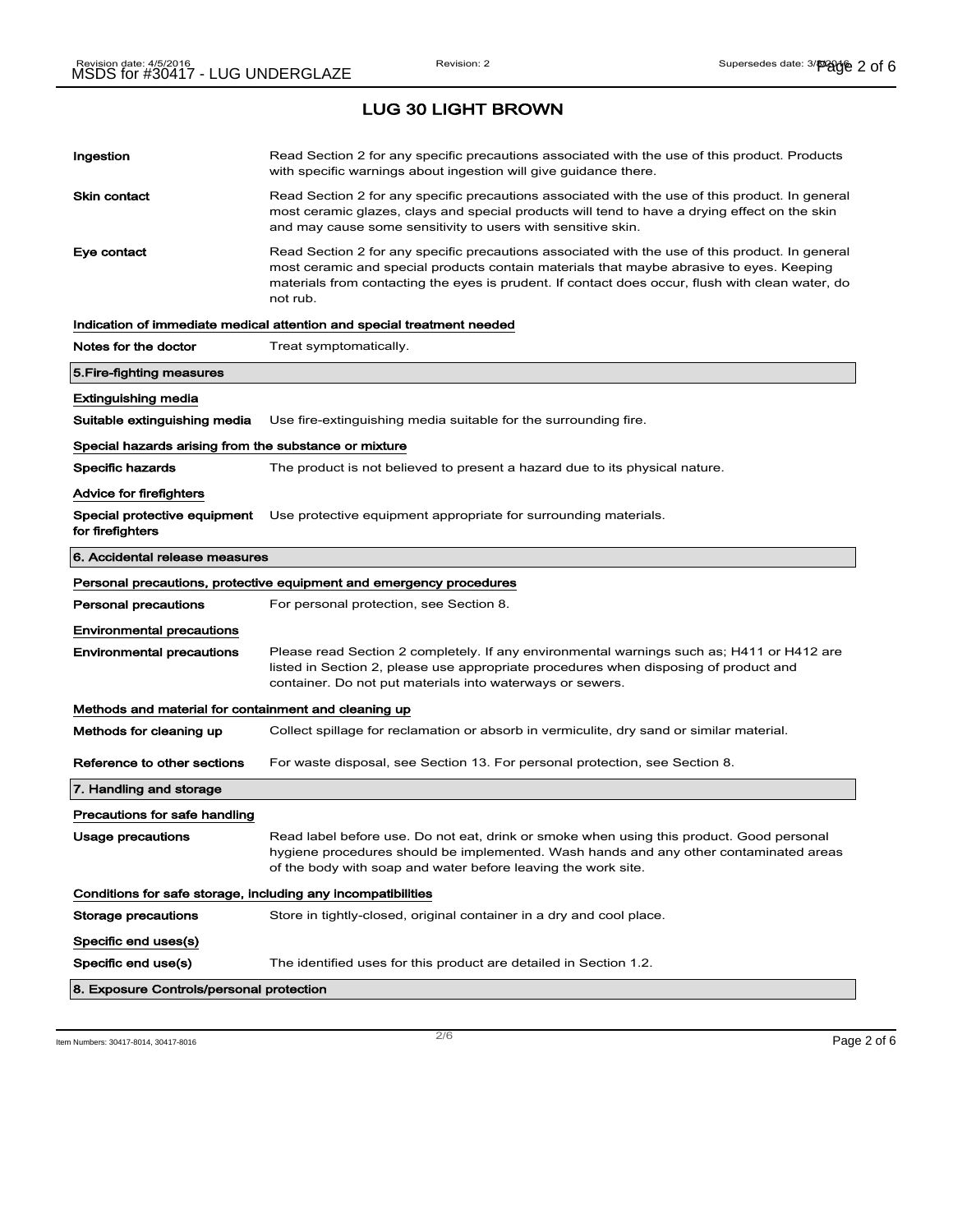| Ingredient comments                 | Only ingredients listed n Section 3 are notifiable for this product. If none are shown then all<br>ingredients are exempt.                                                                                           |
|-------------------------------------|----------------------------------------------------------------------------------------------------------------------------------------------------------------------------------------------------------------------|
| <b>Exposure controls</b>            |                                                                                                                                                                                                                      |
| Appropriate engineering<br>controls | No specific ventilations requirements unless the "FAN" pictogram is shown above or specified<br>in Section 2.                                                                                                        |
| Eye/face protection                 | No specific eye protection required unless the "EYE PROTECTION" pictogram is shown<br>above or specified in Section 2.                                                                                               |
| <b>Hand protection</b>              | No specific hand protection required unless the "HAND PROTECTION" pictogram is shown<br>above or specified in Section 2.                                                                                             |
| Hygiene measures                    | Using good personal hygiene practices is always appropriate. Keeping a clean work space,<br>cleaning up properly when done, and not eating, drinking or smoking when using this product.                             |
| <b>Respiratory protection</b>       | No specific respiratory protection required unless the "RESPIRATOR" pictogram is shown<br>above or specified in Section 2. Using the appropriate certified protection for the operation is<br>important if required. |

#### 9. Physical and Chemical Properties

## Information on basic physical and chemical properties

| Appearance                                      | Colored liquid.           |
|-------------------------------------------------|---------------------------|
| Color                                           | Various colors.           |
| Odor                                            | Almost odorless.          |
| Odor threshold                                  | No information available. |
| рH                                              | $6 - 8$                   |
| Melting point                                   | No information available. |
| Initial boiling point and range                 | No information available. |
| <b>Flash point</b>                              | No information available. |
| <b>Evaporation rate</b>                         | No information available. |
| Flammability (solid, gas)                       | No information available. |
| Upper/lower flammability or<br>explosive limits | No information available. |
| Vapour pressure                                 | No information available. |
| <b>Relative density</b>                         | Greater than 1.0          |
| Solubility(ies)                                 | Not applicable.           |
| <b>Partition coefficient</b>                    | No information available. |
| <b>Auto-ignition temperature</b>                | Not applicable.           |
| <b>Decomposition Temperature</b>                | No information available. |
| <b>Viscosity</b>                                | No information available. |
| <b>Explosive properties</b>                     | none                      |
| Oxidising properties                            | none                      |
| Other information                               | Not applicable.           |

Item Numbers: 30417-8014, 30417-8016 Page 3 of 6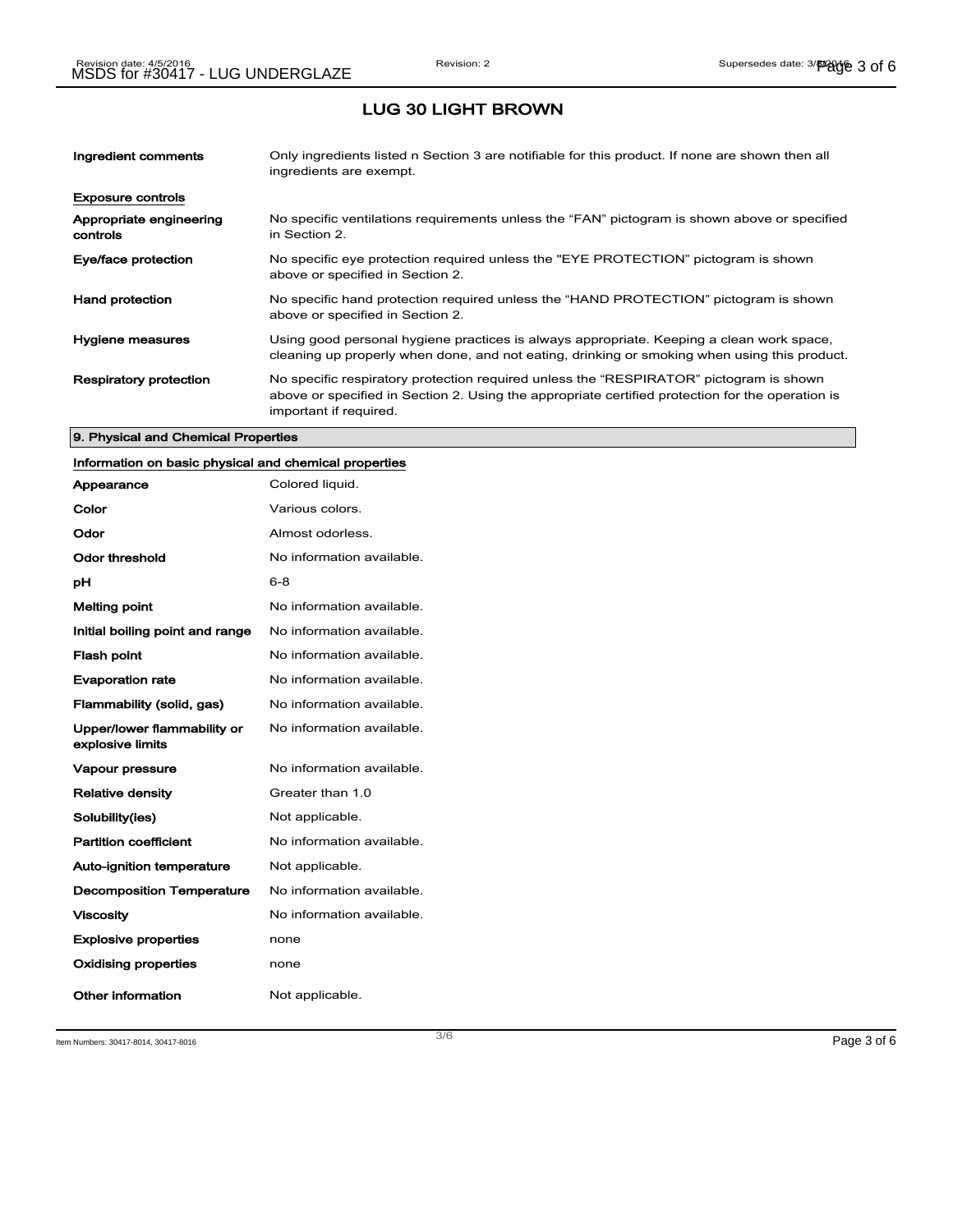## LUG 30 LIGHT BROWN

| 10. Stability and reactivity              |                                                                                                                                                                                                                                                |
|-------------------------------------------|------------------------------------------------------------------------------------------------------------------------------------------------------------------------------------------------------------------------------------------------|
| Reactivity                                | There are no known reactivity hazards associated with this product.                                                                                                                                                                            |
| <b>Stability</b>                          | No particular stability concerns.                                                                                                                                                                                                              |
| Possibility of hazardous<br>reactions     | None known.                                                                                                                                                                                                                                    |
| Conditions to avoid                       | None known.                                                                                                                                                                                                                                    |
| <b>Materials to avoid</b>                 | None known.                                                                                                                                                                                                                                    |
| Hazardous decomposition<br>products       | None known.                                                                                                                                                                                                                                    |
| 11. Toxicological information             |                                                                                                                                                                                                                                                |
| Information on toxicological effects      |                                                                                                                                                                                                                                                |
| <b>Toxicological effects</b>              | Please read Section 2 thoroughly to understand the toxicological risks, (if any) and<br>precautions for safe use (if any).                                                                                                                     |
| Skin corrosion/irritation                 |                                                                                                                                                                                                                                                |
| <b>Skin sensitization</b>                 |                                                                                                                                                                                                                                                |
| <b>Skin sensitisation</b>                 | Based on available data the classification criteria are not met.                                                                                                                                                                               |
| Eye contact                               | May cause temporary eye irritation.                                                                                                                                                                                                            |
| 12. Ecological Information                |                                                                                                                                                                                                                                                |
| Ecotoxicity                               | Please read Section 2 completely. If any environmental warnings such as; H411 or H412 are<br>listed in Section 2, please use appropriate procedures when disposing of product and<br>container. Do not put materials into waterways or sewers. |
| Toxicity                                  |                                                                                                                                                                                                                                                |
| Toxicity                                  | Please read Section 2 completely. If any environmental warnings such as; H411 or H412 are<br>listed in Section 2, please use appropriate procedures when disposing of product and<br>container. Do not put materials into waterways or sewers. |
| Persistence and degradability             |                                                                                                                                                                                                                                                |
| Persistence and degradability             | No data available.                                                                                                                                                                                                                             |
| <b>Biodegradation</b>                     | Not inherently biodegradable.                                                                                                                                                                                                                  |
| <b>Bioaccumulative potential</b>          |                                                                                                                                                                                                                                                |
| <b>Partition coefficient</b>              | No information available.                                                                                                                                                                                                                      |
| Mobility in soil                          |                                                                                                                                                                                                                                                |
| <b>Mobility</b>                           | Semi-mobile.                                                                                                                                                                                                                                   |
| <b>Results of PBT and vPvB assessment</b> |                                                                                                                                                                                                                                                |
| Results of PBT and vPvB<br>assessment     | This product does not contain any substances classified as PBT or vPvB.                                                                                                                                                                        |
| Other adverse effects                     |                                                                                                                                                                                                                                                |

Item Numbers: 30417-8014, 30417-8016 Page 4 of 6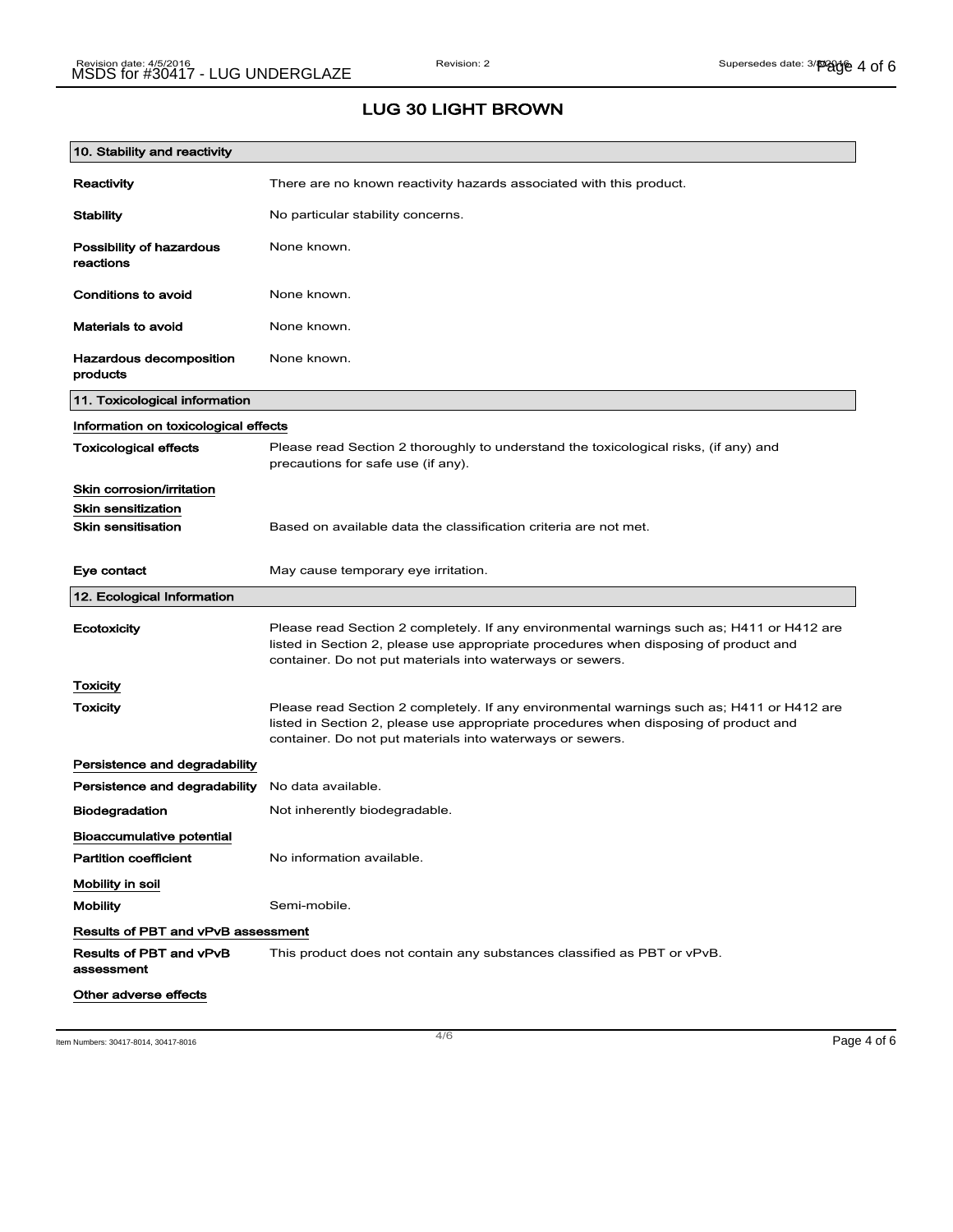| Other adverse effects                                                                                 | None known.                                                                                                                                                                                         |
|-------------------------------------------------------------------------------------------------------|-----------------------------------------------------------------------------------------------------------------------------------------------------------------------------------------------------|
| 13. Disposal considerations                                                                           |                                                                                                                                                                                                     |
| Waste treatment methods                                                                               |                                                                                                                                                                                                     |
| General information                                                                                   | Dispose of waste product or used containers in accordance with local regulations When<br>handling waste, the safety precautions applying to handling of the product should be<br>considered.        |
| 14. Transport information                                                                             |                                                                                                                                                                                                     |
| General                                                                                               | The product is not covered by international regulations on the transport of dangerous goods<br>(IMDG, IATA, DoT).                                                                                   |
| UN Number                                                                                             |                                                                                                                                                                                                     |
| Not applicable.                                                                                       |                                                                                                                                                                                                     |
| UN proper shipping name                                                                               |                                                                                                                                                                                                     |
| Not applicable.                                                                                       |                                                                                                                                                                                                     |
| Transport hazard class(es)                                                                            |                                                                                                                                                                                                     |
| No transport warning sign required.                                                                   |                                                                                                                                                                                                     |
| Packing group                                                                                         |                                                                                                                                                                                                     |
| Not applicable.                                                                                       |                                                                                                                                                                                                     |
| <b>Environmental hazards</b>                                                                          |                                                                                                                                                                                                     |
| <b>Environmentally Hazardous Substance</b>                                                            | Please refer to Section 2 for any environmental hazards associated with this product. If H411/H412 warnings are shown then<br>please verify packaging and labeling requirements for larger volumes. |
| Special precautions for user                                                                          |                                                                                                                                                                                                     |
| Not applicable.                                                                                       |                                                                                                                                                                                                     |
| <b>Transport in bulk according to</b> Not applicable.<br>Annex II of MARPOL 73/78<br>and the IBC Code |                                                                                                                                                                                                     |
| 15. Regulatory information                                                                            |                                                                                                                                                                                                     |
| <b>US State Regulations</b>                                                                           |                                                                                                                                                                                                     |
| None of the ingredients are listed or exempt.                                                         | California Proposition 65 Carcinogens and Reproductive Toxins                                                                                                                                       |
| Inventories<br>Canada - DSL/NDSL<br>All the ingredients are listed or exempt.<br><b>US-TSCA</b>       |                                                                                                                                                                                                     |

All the ingredients are listed or exempt.

#### US - TSCA 12(b) Export Notification

All the ingredients are listed or exempt.

#### 16. Other information